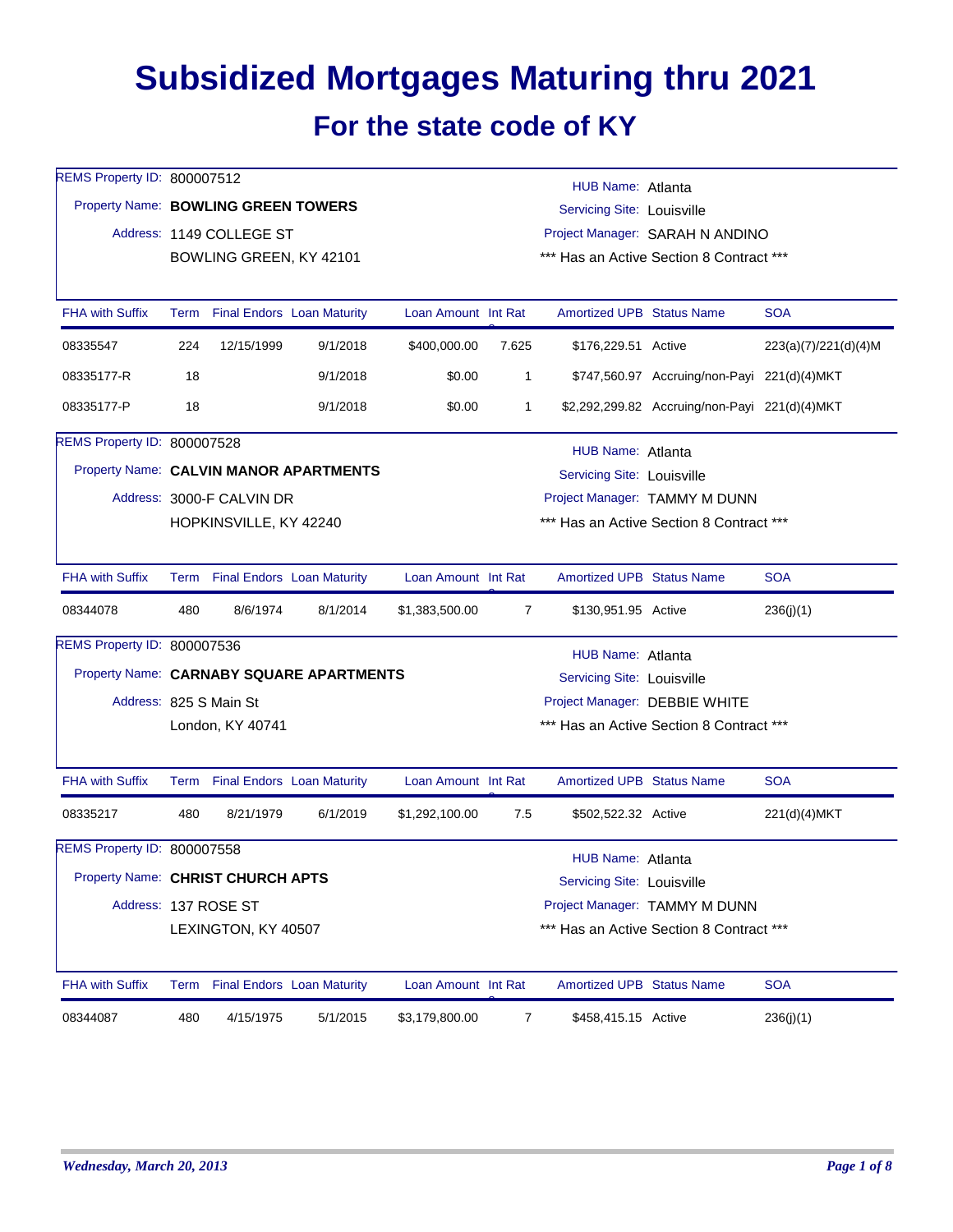| REMS Property ID: 800007924                 |                                                                                             |                           |                                   |                     |                                                                                |                                    |                                                |              |  |  |
|---------------------------------------------|---------------------------------------------------------------------------------------------|---------------------------|-----------------------------------|---------------------|--------------------------------------------------------------------------------|------------------------------------|------------------------------------------------|--------------|--|--|
|                                             | HUB Name: Atlanta<br>Property Name: City View Park I - Walnut<br>Servicing Site: Louisville |                           |                                   |                     |                                                                                |                                    |                                                |              |  |  |
|                                             |                                                                                             | Address: 1001 PLACE JANUE |                                   |                     |                                                                                |                                    |                                                |              |  |  |
|                                             |                                                                                             | LOUISVILLE, KY 40203      |                                   |                     | Project Manager: JESSICA L CARLSON<br>*** Has an Active Section 8 Contract *** |                                    |                                                |              |  |  |
|                                             |                                                                                             |                           |                                   |                     |                                                                                |                                    |                                                |              |  |  |
| <b>FHA with Suffix</b>                      | Term                                                                                        |                           | <b>Final Endors Loan Maturity</b> | Loan Amount Int Rat |                                                                                | <b>Amortized UPB Status Name</b>   |                                                | <b>SOA</b>   |  |  |
| 08355006                                    | 480                                                                                         | 2/17/1971                 | 10/1/2011                         | \$3,900,700.00      | 3                                                                              |                                    | \$2,151,568.77 Action Outside Hu 221(d)(3)BMIR |              |  |  |
| REMS Property ID: 800007922                 |                                                                                             |                           |                                   |                     |                                                                                | HUB Name: Atlanta                  |                                                |              |  |  |
| Property Name: City View Park II - Chestnut |                                                                                             |                           |                                   |                     |                                                                                | Servicing Site: Louisville         |                                                |              |  |  |
|                                             |                                                                                             | Address: 1279 Place Noir  |                                   |                     |                                                                                |                                    | Project Manager: JESSICA L CARLSON             |              |  |  |
|                                             |                                                                                             | Louisville, KY 40203      |                                   |                     |                                                                                |                                    | *** Has an Active Section 8 Contract ***       |              |  |  |
|                                             |                                                                                             |                           |                                   |                     |                                                                                |                                    |                                                |              |  |  |
| <b>FHA with Suffix</b>                      |                                                                                             |                           | Term Final Endors Loan Maturity   | Loan Amount Int Rat |                                                                                | <b>Amortized UPB Status Name</b>   |                                                | <b>SOA</b>   |  |  |
| 08344037                                    | 480                                                                                         | 3/9/1972                  | 1/1/2013                          | \$4,200,000.00      | 8.5                                                                            |                                    | \$3,255,871.20 Action Outside Hu 236(j)(1)     |              |  |  |
| REMS Property ID: 800007923                 |                                                                                             |                           |                                   |                     |                                                                                | HUB Name: Atlanta                  |                                                |              |  |  |
| Property Name: City View Park III - Acorn   |                                                                                             |                           |                                   |                     |                                                                                | <b>Servicing Site: Louisville</b>  |                                                |              |  |  |
|                                             |                                                                                             | Address: 665 S 11TH ST    |                                   |                     |                                                                                | Project Manager: JESSICA L CARLSON |                                                |              |  |  |
|                                             |                                                                                             | LOUISVILLE, KY 40203      |                                   |                     |                                                                                |                                    | *** Has an Active Section 8 Contract ***       |              |  |  |
|                                             |                                                                                             |                           |                                   |                     |                                                                                |                                    |                                                |              |  |  |
| <b>FHA with Suffix</b>                      |                                                                                             |                           | Term Final Endors Loan Maturity   | Loan Amount Int Rat |                                                                                | <b>Amortized UPB Status Name</b>   |                                                | <b>SOA</b>   |  |  |
| 08344093                                    | 480                                                                                         | 7/8/1981                  | 4/1/2014                          | \$4,277,500.00      | 7                                                                              |                                    | \$3,232,913.57 Action Outside Hu 236(j)(1)     |              |  |  |
| REMS Property ID: 800007563                 |                                                                                             |                           |                                   |                     |                                                                                | <b>HUB Name: Atlanta</b>           |                                                |              |  |  |
| Property Name: CLINTON APTS                 |                                                                                             |                           |                                   |                     |                                                                                | Servicing Site: Louisville         |                                                |              |  |  |
| Address: 200 Ezell Ln                       |                                                                                             |                           |                                   |                     |                                                                                |                                    | Project Manager: MILTON SUGGS                  |              |  |  |
|                                             |                                                                                             | Clinton, KY 42031         |                                   |                     |                                                                                |                                    | *** Has an Active Section 8 Contract ***       |              |  |  |
|                                             |                                                                                             |                           |                                   |                     |                                                                                |                                    |                                                |              |  |  |
| <b>FHA with Suffix</b>                      |                                                                                             |                           | Term Final Endors Loan Maturity   | Loan Amount Int Rat |                                                                                | <b>Amortized UPB Status Name</b>   |                                                | <b>SOA</b>   |  |  |
| 08335225-V                                  | 20                                                                                          |                           | 9/1/2021                          | \$0.00              | $\mathbf 1$                                                                    |                                    | \$119,721.91 Operational                       | 221(d)(4)MKT |  |  |
| REMS Property ID: 800007581                 |                                                                                             |                           |                                   |                     |                                                                                | HUB Name: Atlanta                  |                                                |              |  |  |
| Property Name: CREEKVIEW APTS - BLOOMFIELD  |                                                                                             |                           |                                   |                     |                                                                                | Servicing Site: Louisville         |                                                |              |  |  |
|                                             |                                                                                             | Address: 124 PERRY ST     |                                   |                     |                                                                                |                                    | Project Manager: MILTON SUGGS                  |              |  |  |
|                                             |                                                                                             | BLOOMFIELD, KY 40008      |                                   |                     |                                                                                |                                    | *** Has an Active Section 8 Contract ***       |              |  |  |
|                                             |                                                                                             |                           |                                   |                     |                                                                                |                                    |                                                |              |  |  |
| <b>FHA with Suffix</b>                      |                                                                                             |                           | Term Final Endors Loan Maturity   | Loan Amount Int Rat |                                                                                | <b>Amortized UPB Status Name</b>   |                                                | <b>SOA</b>   |  |  |
| 08335292-V                                  | 19                                                                                          |                           | 7/31/2021                         | \$0.00              | $\mathbf 1$                                                                    |                                    | \$112,291.91 Operational                       | 221(d)(3)MKT |  |  |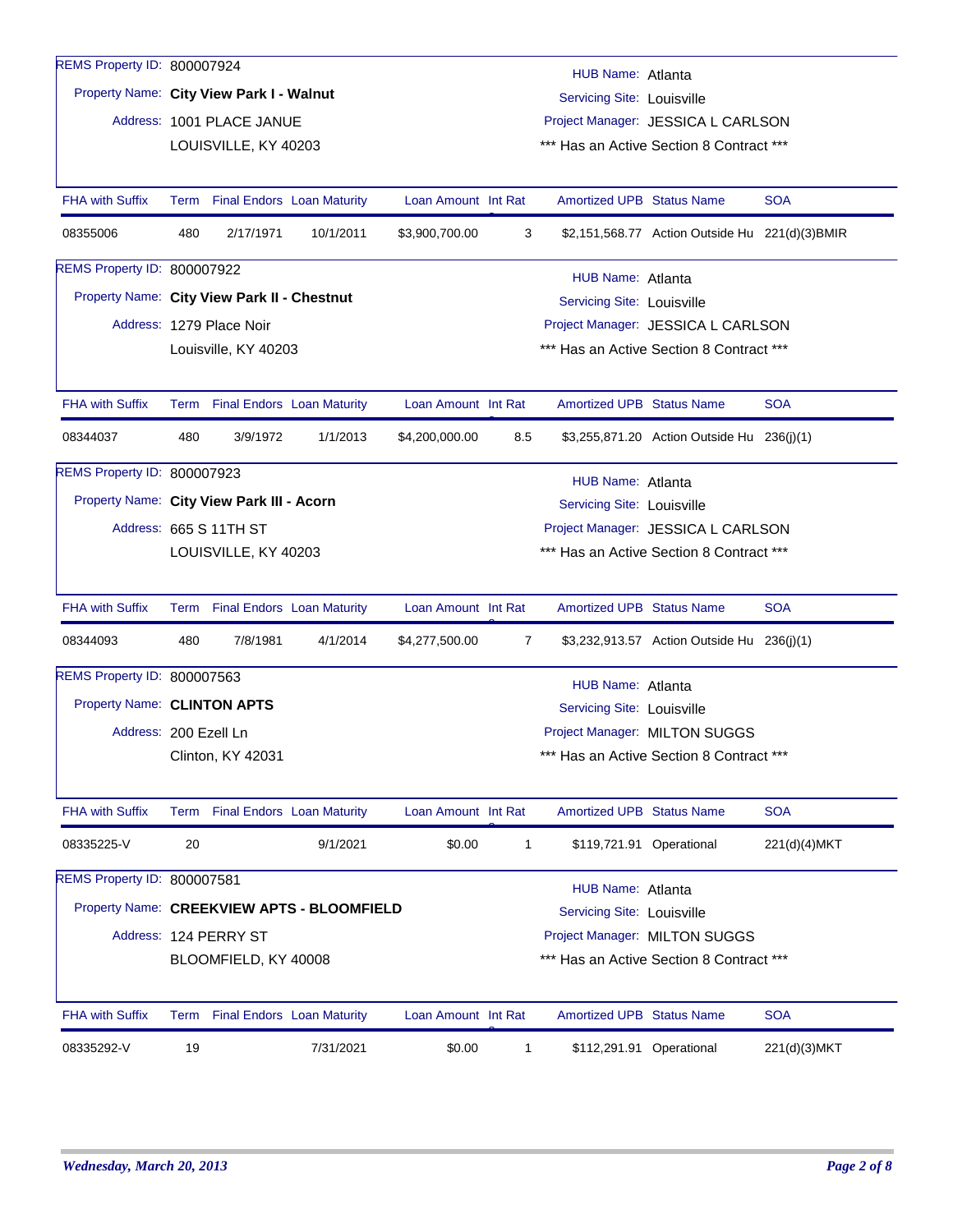| REMS Property ID: 800007584         |     |                                    |                                             |                     |                                  |                                          |  |              |  |
|-------------------------------------|-----|------------------------------------|---------------------------------------------|---------------------|----------------------------------|------------------------------------------|--|--------------|--|
|                                     |     |                                    |                                             |                     |                                  | HUB Name: Atlanta                        |  |              |  |
| Property Name: CUMBERLAND CARE HOME |     |                                    |                                             |                     |                                  | <b>Servicing Site: Louisville</b>        |  |              |  |
|                                     |     |                                    | Address: 1203 American Greeting Card Rd     |                     | Project Manager: DEBBIE WHITE    |                                          |  |              |  |
|                                     |     | Corbin, KY 40701                   |                                             |                     |                                  | *** Has an Active Section 8 Contract *** |  |              |  |
| <b>FHA with Suffix</b>              |     | Term Final Endors Loan Maturity    |                                             | Loan Amount Int Rat |                                  | <b>Amortized UPB Status Name</b>         |  | <b>SOA</b>   |  |
| 083EH006                            | 480 | 8/29/1983                          | 8/1/2021                                    | \$548,900.00        | 8.5                              | \$289,600.82 Active                      |  | 202          |  |
| <b>REMS Property ID: 800007610</b>  |     |                                    |                                             |                     |                                  | HUB Name: Atlanta                        |  |              |  |
| Property Name: EASTSIDE APARTMENTS  |     |                                    |                                             |                     |                                  | Servicing Site: Louisville               |  |              |  |
|                                     |     | Address: 1 EASTSIDE LN, P.O. Box 4 |                                             |                     |                                  | Project Manager: ELIZABETH E DOAN        |  |              |  |
|                                     |     | BOONEVILLE, KY 41314               |                                             |                     |                                  | *** Has an Active Section 8 Contract *** |  |              |  |
|                                     |     |                                    |                                             |                     |                                  |                                          |  |              |  |
| <b>FHA with Suffix</b>              |     | Term Final Endors Loan Maturity    |                                             | Loan Amount Int Rat |                                  | <b>Amortized UPB Status Name</b>         |  | <b>SOA</b>   |  |
| 083EH024                            | 480 | 8/13/1981                          | 3/1/2021                                    | \$1,362,800.00      | 7.625                            | \$652,045.92 Active                      |  | 202          |  |
| REMS Property ID: 800007638         |     |                                    |                                             |                     |                                  | HUB Name: Atlanta                        |  |              |  |
|                                     |     |                                    | Property Name: FRIENDSHIP HOUSE, LOUISVILLE |                     |                                  | <b>Servicing Site: Louisville</b>        |  |              |  |
|                                     |     | Address: 960 S FOURTH ST           |                                             |                     | Project Manager: DONNA R DUDGEON |                                          |  |              |  |
|                                     |     | LOUISVILLE, KY 40203               |                                             |                     |                                  | *** Has an Active Section 8 Contract *** |  |              |  |
|                                     |     |                                    |                                             |                     |                                  |                                          |  |              |  |
| <b>FHA with Suffix</b>              |     | Term Final Endors Loan Maturity    |                                             | Loan Amount Int Rat |                                  | <b>Amortized UPB Status Name</b>         |  | <b>SOA</b>   |  |
| 083EH001                            | 480 | 7/21/1980                          | 7/1/2020                                    | \$5,748,100.00      | 6.875                            | \$2,427,564.73 Active                    |  | 202          |  |
| REMS Property ID: 800007647         |     |                                    |                                             |                     |                                  | <b>HUB Name: Atlanta</b>                 |  |              |  |
| Property Name: GLA-LOW I APARTMENTS |     |                                    |                                             |                     |                                  | Servicing Site: Louisville               |  |              |  |
|                                     |     | Address: 1200 STELLA DR            |                                             |                     |                                  | Project Manager: ELIZABETH E DOAN        |  |              |  |
|                                     |     | ASHLAND, KY 41102                  |                                             |                     |                                  | *** Has an Active Section 8 Contract *** |  |              |  |
|                                     |     |                                    |                                             |                     |                                  |                                          |  |              |  |
| <b>FHA with Suffix</b>              |     | Term Final Endors Loan Maturity    |                                             | Loan Amount Int Rat |                                  | Amortized UPB Status Name                |  | <b>SOA</b>   |  |
| 08344044                            | 480 | 8/15/1974                          | 7/1/2014                                    | \$2,519,200.00      | 7                                | \$224,212.73 Active                      |  | 236(j)(1)    |  |
| REMS Property ID: 800007656         |     |                                    |                                             |                     |                                  | HUB Name: Atlanta                        |  |              |  |
| Property Name: GREEN VALLEY APTS    |     |                                    |                                             |                     |                                  | <b>Servicing Site: Louisville</b>        |  |              |  |
|                                     |     | Address: 149 GREEN VALLEY RD       |                                             |                     |                                  | Project Manager: DEBBIE WHITE            |  |              |  |
|                                     |     | CARLISLE, KY 40311                 |                                             |                     |                                  | *** Has an Active Section 8 Contract *** |  |              |  |
|                                     |     |                                    |                                             |                     |                                  |                                          |  |              |  |
| <b>FHA with Suffix</b>              |     | Term Final Endors Loan Maturity    |                                             | Loan Amount Int Rat |                                  | Amortized UPB Status Name                |  | <b>SOA</b>   |  |
| 08335089                            | 480 | 5/14/1974                          | 2/1/2014                                    | \$572,600.00        | 7                                | \$34,456.49 Active                       |  | 221(d)(3)MKT |  |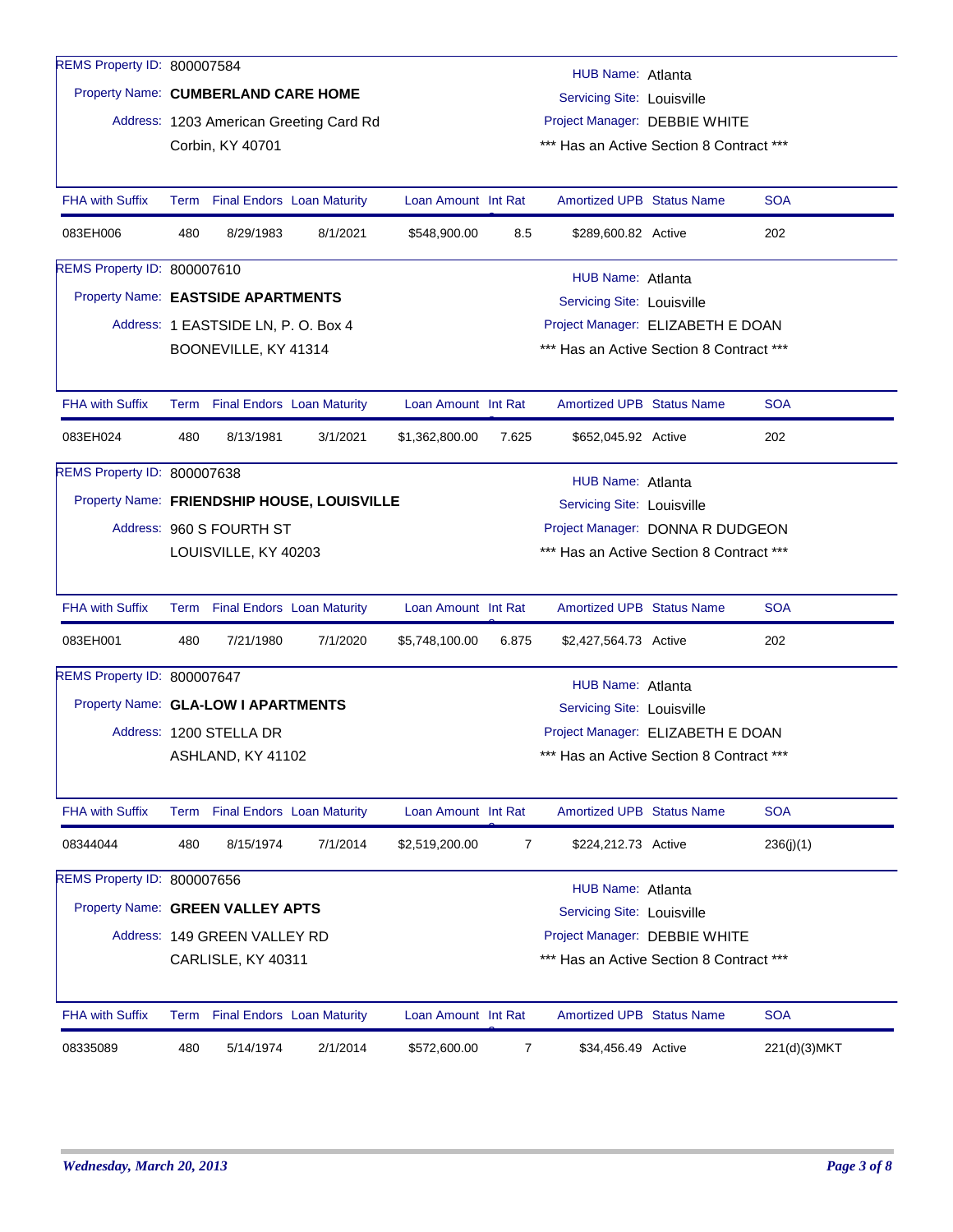| REMS Property ID: 800007905 |     |                                          |          |                     |                | HUB Name: Atlanta                        |                                                    |
|-----------------------------|-----|------------------------------------------|----------|---------------------|----------------|------------------------------------------|----------------------------------------------------|
|                             |     | Property Name: GREENBRIER APARTMENTS     |          |                     |                | <b>Servicing Site: Louisville</b>        |                                                    |
|                             |     | Address: 308 N WILLOW ST                 |          |                     |                | Project Manager: SARAH N ANDINO          |                                                    |
|                             |     | PROVIDENCE, KY 42450                     |          |                     |                |                                          | *** Does NOT Have an Active Section 8 Contract *** |
|                             |     |                                          |          |                     |                |                                          |                                                    |
| <b>FHA with Suffix</b>      |     | Term Final Endors Loan Maturity          |          | Loan Amount Int Rat |                | <b>Amortized UPB Status Name</b>         | <b>SOA</b>                                         |
| 08344122                    | 480 | 6/20/1974                                | 2/1/2014 | \$533,300.00        | $\overline{7}$ | \$32,084.50 Active                       | 236(j)(1)                                          |
| REMS Property ID: 800007671 |     |                                          |          |                     |                | HUB Name: Atlanta                        |                                                    |
|                             |     | Property Name: Hathaway Court Apartments |          |                     |                | <b>Servicing Site: Louisville</b>        |                                                    |
|                             |     | Address: 1200 HIGHWAY AVE                |          |                     |                | Project Manager: JESSICA L CARLSON       |                                                    |
|                             |     | COVINGTON, KY 41011                      |          |                     |                | *** Has an Active Section 8 Contract *** |                                                    |
|                             |     |                                          |          |                     |                |                                          |                                                    |
| <b>FHA with Suffix</b>      |     | Term Final Endors Loan Maturity          |          | Loan Amount Int Rat |                | <b>Amortized UPB Status Name</b>         | <b>SOA</b>                                         |
| 08344113                    | 480 | 5/22/1974                                | 6/1/2014 | \$2,709,100.00      | 7              | \$225,681.93 Active                      | 236(j)(1)                                          |
| REMS Property ID: 800007675 |     |                                          |          |                     |                | HUB Name: Atlanta                        |                                                    |
|                             |     | Property Name: HICKORY HILLS MANOR       |          |                     |                | Servicing Site: Louisville               |                                                    |
|                             |     | Address: 120 MARLOWE CT                  |          |                     |                | Project Manager: TAMMY M DUNN            |                                                    |
|                             |     | FRANKFORT, KY 40601                      |          |                     |                | *** Has an Active Section 8 Contract *** |                                                    |
|                             |     |                                          |          |                     |                |                                          |                                                    |
| <b>FHA with Suffix</b>      |     | Term Final Endors Loan Maturity          |          | Loan Amount Int Rat |                | <b>Amortized UPB Status Name</b>         | <b>SOA</b>                                         |
| 08344106                    | 480 | 8/25/1976                                | 9/1/2016 | \$1,512,300.00      | 7              | \$341,810.06 Active                      | 236(j)(1)                                          |
| REMS Property ID: 800007686 |     |                                          |          |                     |                | HUB Name: Atlanta                        |                                                    |
|                             |     | Property Name: HOLIDAY APARTMENTS        |          |                     |                | Servicing Site: Louisville               |                                                    |
|                             |     | Address: 92 HOLIDAY DR                   |          |                     |                | Project Manager: BONNIE B MEANEY         |                                                    |
|                             |     | HARLAN, KY 40831                         |          |                     |                | *** Has an Active Section 8 Contract *** |                                                    |
|                             |     |                                          |          |                     |                |                                          |                                                    |
| <b>FHA with Suffix</b>      |     | Term Final Endors Loan Maturity          |          | Loan Amount Int Rat |                | Amortized UPB Status Name                | <b>SOA</b>                                         |
| 08335090                    | 480 | 9/4/1974                                 | 4/1/2014 | \$1,220,100.00      | 7              | \$87,610.11 Active                       | 221(d)(3)MKT                                       |
| REMS Property ID: 800007687 |     |                                          |          |                     |                | HUB Name: Atlanta                        |                                                    |
| Property Name: HOLLEY MANOR |     |                                          |          |                     |                | <b>Servicing Site: Louisville</b>        |                                                    |
|                             |     | Address: 704 EUNICE ST                   |          |                     |                | Project Manager: KARI L LALONDE          |                                                    |
|                             |     | SOUTH SHORE, KY 41175                    |          |                     |                | *** Has an Active Section 8 Contract *** |                                                    |
|                             |     |                                          |          |                     |                |                                          |                                                    |
| <b>FHA with Suffix</b>      |     | Term Final Endors Loan Maturity          |          | Loan Amount Int Rat |                | <b>Amortized UPB Status Name</b>         | <b>SOA</b>                                         |
| 08335093                    | 480 | 5/30/1974                                | 4/1/2014 | \$732,700.00        | 7              | \$52,615.59 Active                       | 221(d)(3)MKT                                       |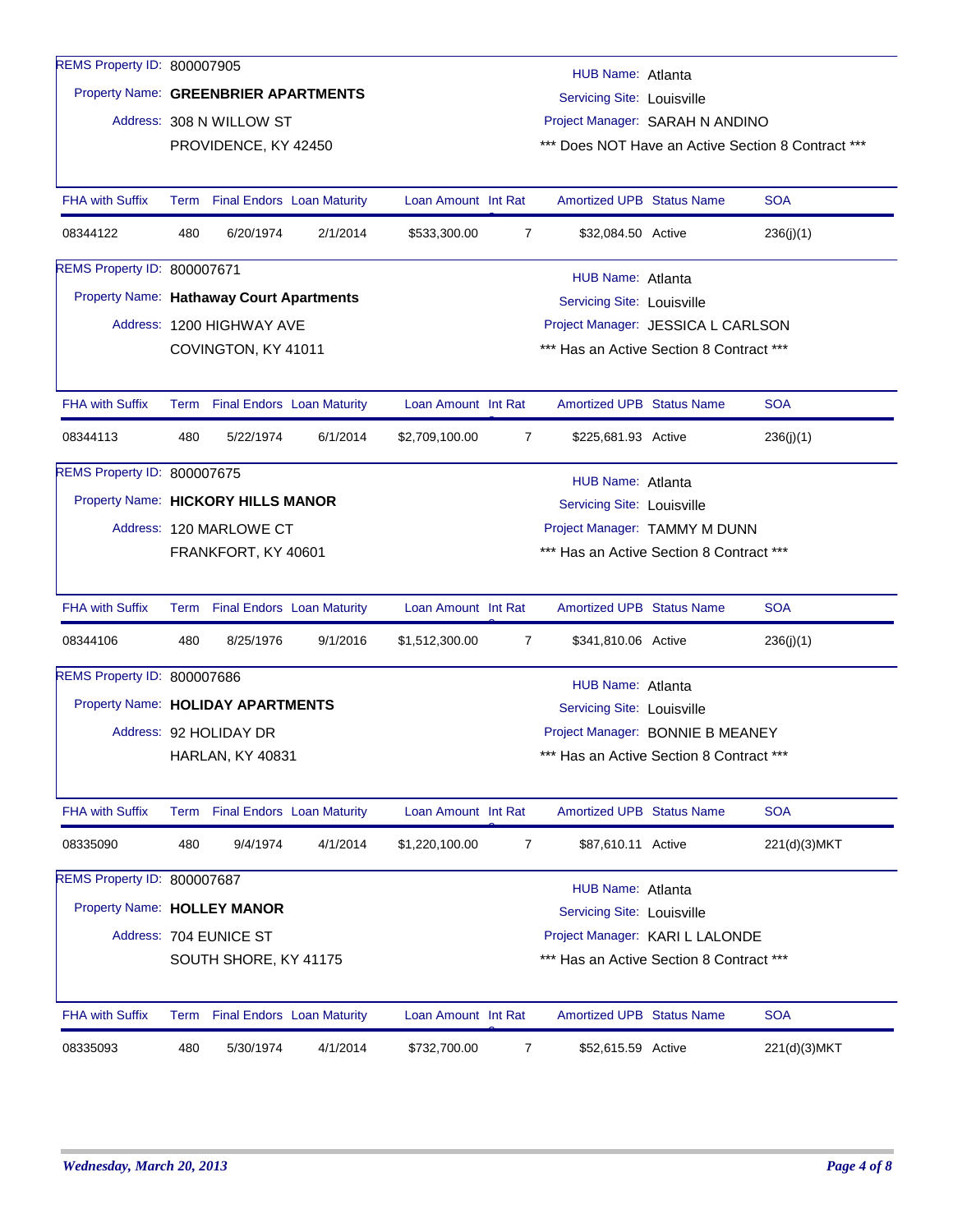| REMS Property ID: 800007704       |                                                                                 |                                   |                                               |                     |                |                                   |                                             |                      |  |  |
|-----------------------------------|---------------------------------------------------------------------------------|-----------------------------------|-----------------------------------------------|---------------------|----------------|-----------------------------------|---------------------------------------------|----------------------|--|--|
|                                   | HUB Name: Atlanta<br>Property Name: JACKSON HOUSE<br>Servicing Site: Louisville |                                   |                                               |                     |                |                                   |                                             |                      |  |  |
|                                   |                                                                                 | Address: 301 S NINTH ST           |                                               |                     |                |                                   | Project Manager: JESSICA L CARLSON          |                      |  |  |
|                                   | PADUCAH, KY 42003<br>*** Has an Active Section 8 Contract ***                   |                                   |                                               |                     |                |                                   |                                             |                      |  |  |
| <b>FHA with Suffix</b>            |                                                                                 | Term Final Endors Loan Maturity   |                                               | Loan Amount Int Rat |                | <b>Amortized UPB Status Name</b>  |                                             | <b>SOA</b>           |  |  |
| 08344073                          | 480                                                                             | 2/21/1975                         | 2/1/2015                                      | \$4,223,700.00      | $\overline{7}$ | \$540,433.18 Active               |                                             | 236(j)(1)            |  |  |
| REMS Property ID: 800007755       |                                                                                 |                                   |                                               |                     |                | HUB Name: Atlanta                 |                                             |                      |  |  |
| Property Name: MANCHESTER HEIGHTS |                                                                                 |                                   |                                               |                     |                | <b>Servicing Site: Louisville</b> |                                             |                      |  |  |
|                                   |                                                                                 | Address: 17 Phillips Hill Dr      |                                               |                     |                |                                   | Project Manager: DEBBIE WHITE               |                      |  |  |
|                                   |                                                                                 | Manchester, KY 40962              |                                               |                     |                |                                   | *** Has an Active Section 8 Contract ***    |                      |  |  |
| <b>FHA with Suffix</b>            |                                                                                 | Term Final Endors Loan Maturity   |                                               | Loan Amount Int Rat |                | <b>Amortized UPB Status Name</b>  |                                             | <b>SOA</b>           |  |  |
| 08335214                          | 480                                                                             | 8/21/1979                         | 6/1/2019                                      | \$1,292,100.00      | 7.5            | \$502,522.32 Active               |                                             | 221(d)(4)MKT         |  |  |
| REMS Property ID: 800007756       |                                                                                 |                                   |                                               |                     |                | HUB Name: Atlanta                 |                                             |                      |  |  |
| Property Name: MAPLE GROVE APTS   |                                                                                 |                                   |                                               |                     |                | <b>Servicing Site: Louisville</b> |                                             |                      |  |  |
|                                   |                                                                                 | Address: 388 MAPLE GROVE DR       |                                               |                     |                |                                   | Project Manager: MILTON SUGGS               |                      |  |  |
|                                   |                                                                                 | BRANDENBURG, KY 40108             |                                               |                     |                |                                   | *** Has an Active Section 8 Contract ***    |                      |  |  |
| <b>FHA with Suffix</b>            |                                                                                 | Term Final Endors Loan Maturity   |                                               | Loan Amount Int Rat |                | <b>Amortized UPB Status Name</b>  |                                             | <b>SOA</b>           |  |  |
| 08335551                          | 224                                                                             | 12/17/1999                        | 9/1/2018                                      | \$91,614.00         | 7.75           | \$55,391.00 Active                |                                             | 223(a)(7)/221(d)(3)M |  |  |
| 08335179-P                        | 18                                                                              |                                   | 9/1/2018                                      | \$0.00              | $\mathbf{1}$   |                                   | \$599,949.32 Accruing/non-Payi 221(d)(4)MKT |                      |  |  |
| REMS Property ID: 800007766       |                                                                                 |                                   |                                               |                     |                | <b>HUB Name: Atlanta</b>          |                                             |                      |  |  |
|                                   |                                                                                 |                                   | Property Name: MONTGOMERY SQUARE APTS         |                     |                | Servicing Site: Louisville        |                                             |                      |  |  |
|                                   |                                                                                 | Address: 1376 Indian Mound Dr     |                                               |                     |                |                                   | Project Manager: MILTON SUGGS               |                      |  |  |
|                                   |                                                                                 | Mount Sterling, KY 40353          |                                               |                     |                |                                   | *** Has an Active Section 8 Contract ***    |                      |  |  |
| <b>FHA with Suffix</b>            |                                                                                 | Term Final Endors Loan Maturity   |                                               | Loan Amount Int Rat |                | <b>Amortized UPB Status Name</b>  |                                             | <b>SOA</b>           |  |  |
| 08335216                          | 480                                                                             | 8/1/1979                          | 5/1/2019                                      | \$1,291,100.00      | 7.5            | \$496,775.09 Active               |                                             | 221(d)(4)MKT         |  |  |
| REMS Property ID: 800007821       |                                                                                 |                                   |                                               |                     |                | HUB Name: Atlanta                 |                                             |                      |  |  |
|                                   |                                                                                 |                                   | Property Name: PRINCE HALL VILLAGE APARTMENTS |                     |                | <b>Servicing Site: Louisville</b> |                                             |                      |  |  |
|                                   |                                                                                 | Address: 1100 PRINCE HALL VILLAGE |                                               |                     |                |                                   | Project Manager: KARI L LALONDE             |                      |  |  |
|                                   |                                                                                 | FRANKFORT, KY 40601               |                                               |                     |                |                                   | *** Has an Active Section 8 Contract ***    |                      |  |  |
| <b>FHA with Suffix</b>            |                                                                                 | Term Final Endors Loan Maturity   |                                               | Loan Amount Int Rat |                | <b>Amortized UPB Status Name</b>  |                                             | <b>SOA</b>           |  |  |
| 08335001-P                        | 12                                                                              |                                   | 2/1/2012                                      | \$1,549,299.00      | $\mathbf 1$    |                                   | \$367,147.73 Accruing/non-Payi 221(d)(3)MKT |                      |  |  |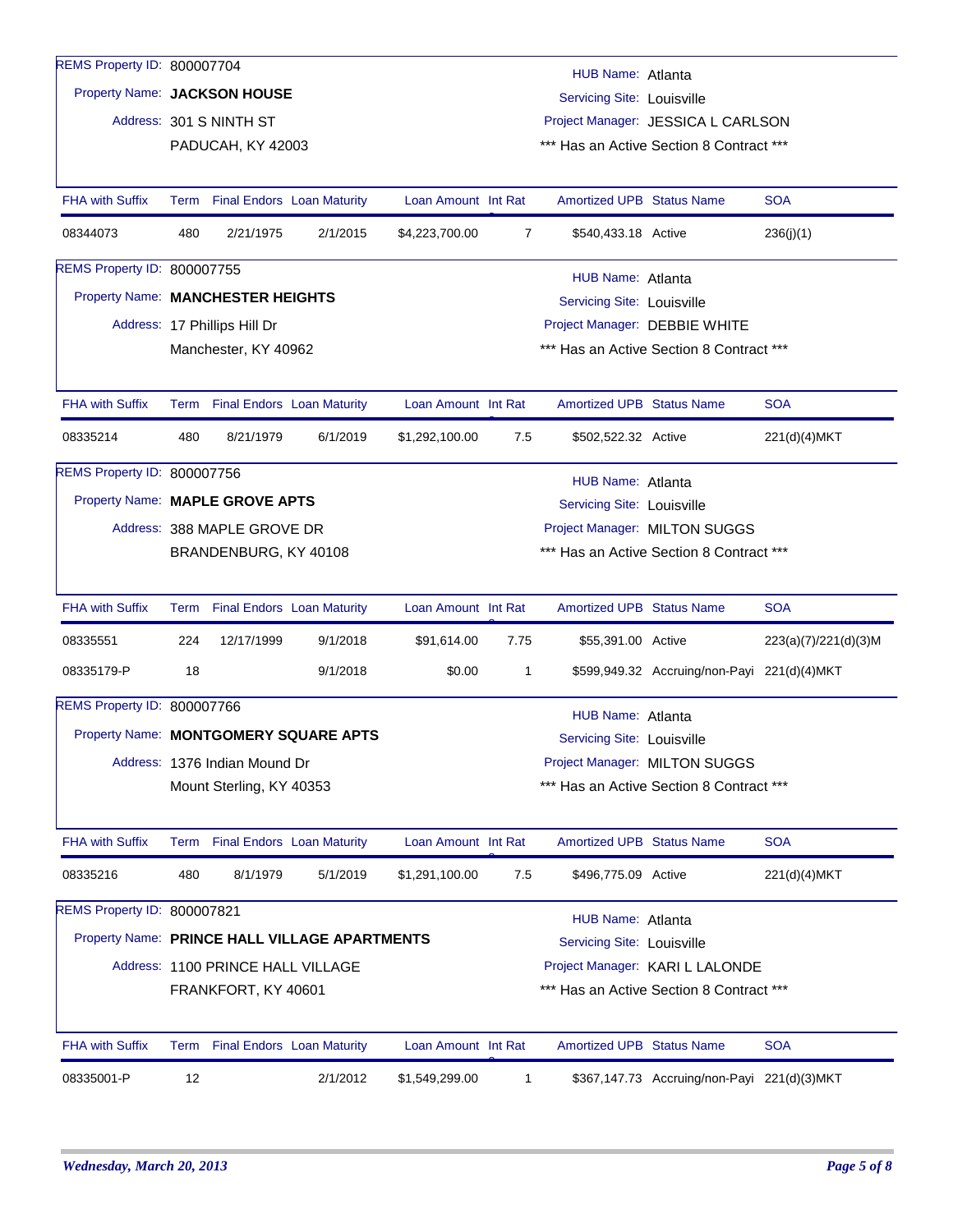| REMS Property ID: 800007899           |                                                                  |                           |                                 |                     |                                  |                                   |                                             |              |  |  |  |  |
|---------------------------------------|------------------------------------------------------------------|---------------------------|---------------------------------|---------------------|----------------------------------|-----------------------------------|---------------------------------------------|--------------|--|--|--|--|
|                                       | HUB Name: Atlanta                                                |                           |                                 |                     |                                  |                                   |                                             |              |  |  |  |  |
|                                       | Property Name: PURITAN APARTMENTS<br>Servicing Site: Louisville  |                           |                                 |                     |                                  |                                   |                                             |              |  |  |  |  |
|                                       |                                                                  | Address: 1244 S FOURTH ST |                                 |                     | Project Manager: DONNA R DUDGEON |                                   |                                             |              |  |  |  |  |
|                                       | *** Has an Active Section 8 Contract ***<br>LOUISVILLE, KY 40203 |                           |                                 |                     |                                  |                                   |                                             |              |  |  |  |  |
|                                       |                                                                  |                           |                                 |                     |                                  |                                   |                                             |              |  |  |  |  |
| <b>FHA with Suffix</b>                |                                                                  |                           | Term Final Endors Loan Maturity | Loan Amount Int Rat |                                  | <b>Amortized UPB Status Name</b>  |                                             | <b>SOA</b>   |  |  |  |  |
| 083EH005                              | 480                                                              | 2/29/1984                 | 8/1/2020                        | \$6,510,400.00      | 6.875                            | \$2,773,477.48 Active             |                                             | 202          |  |  |  |  |
| REMS Property ID: 800007836           |                                                                  |                           |                                 |                     |                                  | HUB Name: Atlanta                 |                                             |              |  |  |  |  |
| Property Name: Regency Park - Glasgow |                                                                  |                           |                                 |                     |                                  | <b>Servicing Site: Louisville</b> |                                             |              |  |  |  |  |
|                                       |                                                                  | Address: 203 COLUMBIA AVE |                                 |                     |                                  |                                   | Project Manager: RANDY L BOND               |              |  |  |  |  |
|                                       | Apt. 414                                                         |                           |                                 |                     |                                  |                                   | *** Has an Active Section 8 Contract ***    |              |  |  |  |  |
|                                       |                                                                  | GLASGOW, KY 42141         |                                 |                     |                                  |                                   |                                             |              |  |  |  |  |
| <b>FHA with Suffix</b>                |                                                                  |                           | Term Final Endors Loan Maturity | Loan Amount Int Rat |                                  | <b>Amortized UPB Status Name</b>  |                                             | <b>SOA</b>   |  |  |  |  |
| 08335153                              | 480                                                              | 12/22/1977                | 5/1/2018                        | \$1,030,300.00      | 7.5                              | \$342,985.25 Active               |                                             | 221(d)(4)MKT |  |  |  |  |
| REMS Property ID: 800007842           |                                                                  |                           |                                 |                     |                                  | HUB Name: Atlanta                 |                                             |              |  |  |  |  |
| Property Name: RIDGEWAY PARK APTS     |                                                                  |                           |                                 |                     |                                  | <b>Servicing Site: Louisville</b> |                                             |              |  |  |  |  |
|                                       |                                                                  | Address: 316 GLASCOCK DR  |                                 |                     |                                  |                                   | Project Manager: DEBBIE WHITE               |              |  |  |  |  |
|                                       |                                                                  | FLEMINGSBURG, KY 41041    |                                 |                     |                                  |                                   | *** Has an Active Section 8 Contract ***    |              |  |  |  |  |
|                                       |                                                                  |                           |                                 |                     |                                  |                                   |                                             |              |  |  |  |  |
| <b>FHA with Suffix</b>                |                                                                  |                           | Term Final Endors Loan Maturity | Loan Amount Int Rat |                                  | <b>Amortized UPB Status Name</b>  |                                             | <b>SOA</b>   |  |  |  |  |
| 08335210-P                            | 19                                                               |                           | 2/1/2019                        | \$0.00              | 1                                |                                   | \$89,506.22 Operational                     | 221(d)(4)MKT |  |  |  |  |
| 08335210-T                            | 19                                                               |                           | 2/1/2019                        | \$0.00              | 1                                |                                   | \$651,970.66 Accruing/non-Payi 221(d)(4)MKT |              |  |  |  |  |
| REMS Property ID: 800007845           |                                                                  |                           |                                 |                     |                                  | HUB Name: Atlanta                 |                                             |              |  |  |  |  |
| Property Name: RIVERSIDE APARTMENTS   |                                                                  |                           |                                 |                     |                                  | Servicing Site: Louisville        |                                             |              |  |  |  |  |
|                                       |                                                                  | Address: POSSUM HOLLOW RD |                                 |                     |                                  |                                   | Project Manager: TAMMY M DUNN               |              |  |  |  |  |
|                                       |                                                                  | BOONEVILLE, KY 41314      |                                 |                     |                                  |                                   | *** Has an Active Section 8 Contract ***    |              |  |  |  |  |
|                                       |                                                                  |                           |                                 |                     |                                  |                                   |                                             |              |  |  |  |  |
| <b>FHA with Suffix</b>                |                                                                  |                           | Term Final Endors Loan Maturity | Loan Amount Int Rat |                                  | <b>Amortized UPB Status Name</b>  |                                             | <b>SOA</b>   |  |  |  |  |
| 08335044-V                            | 19                                                               |                           | 1/1/2021                        | \$0.00              | $\mathbf{1}$                     |                                   | \$272,808.85 Operational                    | 221(d)(3)MKT |  |  |  |  |
| REMS Property ID: 800007856           |                                                                  |                           |                                 |                     |                                  | HUB Name: Atlanta                 |                                             |              |  |  |  |  |
| Property Name: ROOSEVELT HOUSE I      |                                                                  |                           |                                 |                     |                                  | <b>Servicing Site: Louisville</b> |                                             |              |  |  |  |  |
|                                       |                                                                  | Address: 2920 YALE PL     |                                 |                     |                                  |                                   | Project Manager: DONNA R DUDGEON            |              |  |  |  |  |
|                                       |                                                                  | OWENSBORO, KY 42301       |                                 |                     |                                  |                                   | *** Has an Active Section 8 Contract ***    |              |  |  |  |  |
|                                       |                                                                  |                           |                                 |                     |                                  |                                   |                                             |              |  |  |  |  |
| <b>FHA with Suffix</b>                |                                                                  |                           | Term Final Endors Loan Maturity | Loan Amount Int Rat |                                  | <b>Amortized UPB Status Name</b>  |                                             | <b>SOA</b>   |  |  |  |  |
| 08344082                              | 480                                                              | 2/8/1974                  | 3/1/2014                        | \$3,942,400.00      | 7                                | \$260,286.35 Active               |                                             | 236(j)(1)    |  |  |  |  |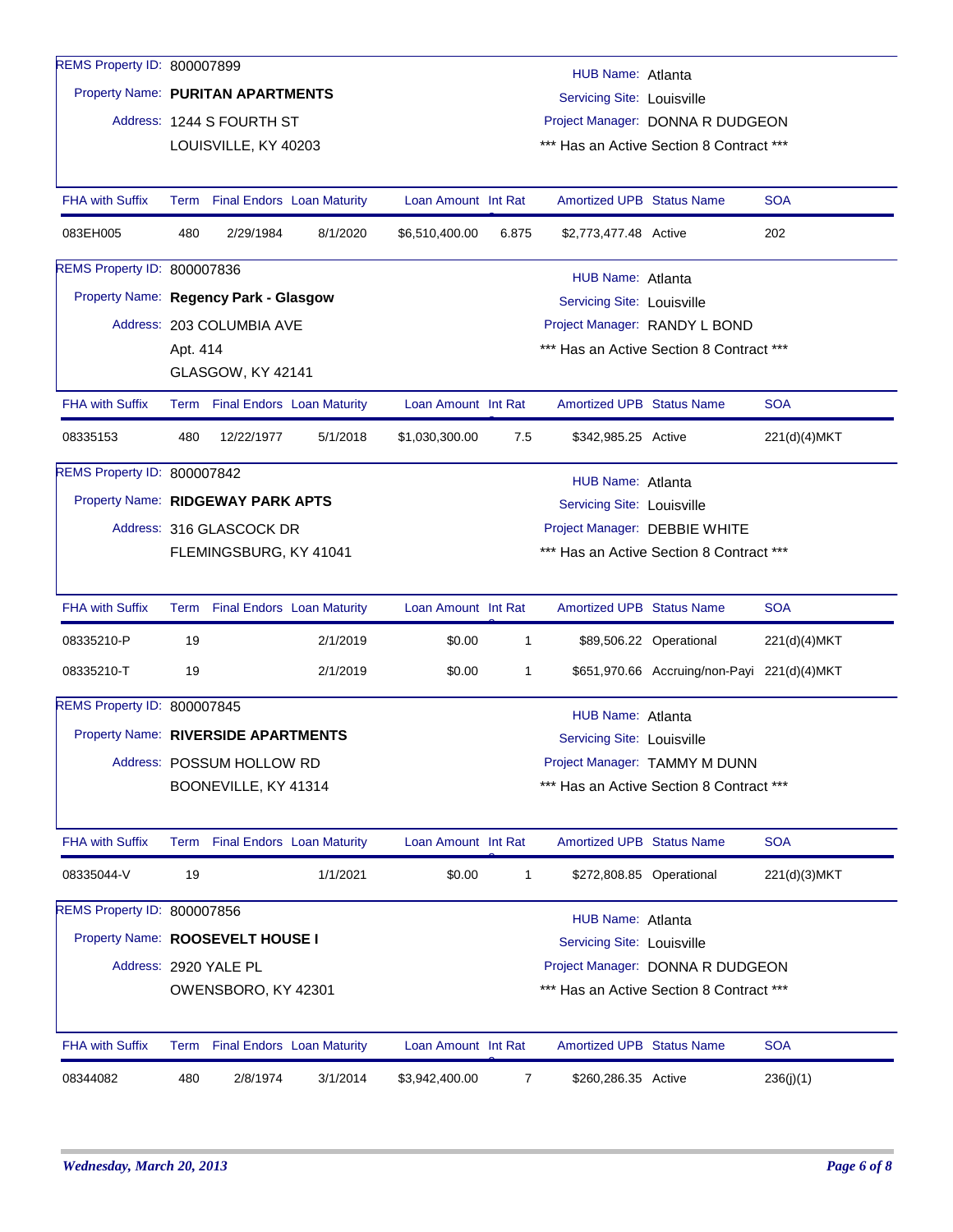| REMS Property ID: 800007857                    |                          |                             |                                 |                     |                   |                                                                              |                                             |              |  |  |
|------------------------------------------------|--------------------------|-----------------------------|---------------------------------|---------------------|-------------------|------------------------------------------------------------------------------|---------------------------------------------|--------------|--|--|
| Property Name: ROOSEVELT HOUSE II APARTMENTS   |                          |                             |                                 |                     | HUB Name: Atlanta |                                                                              |                                             |              |  |  |
|                                                |                          |                             |                                 |                     |                   | Servicing Site: Louisville                                                   |                                             |              |  |  |
|                                                |                          | Address: 530 YALE PLACE     |                                 |                     |                   | Project Manager: DONNA R DUDGEON<br>*** Has an Active Section 8 Contract *** |                                             |              |  |  |
|                                                |                          | OWENSBORO, KY 42301         |                                 |                     |                   |                                                                              |                                             |              |  |  |
| <b>FHA with Suffix</b>                         |                          |                             | Term Final Endors Loan Maturity | Loan Amount Int Rat |                   | <b>Amortized UPB Status Name</b>                                             |                                             | <b>SOA</b>   |  |  |
| 083EH003                                       | 480                      | 5/8/1980                    | 3/1/2020                        | \$3,156,400.00      | 6.875             | \$1,285,861.85 Active                                                        |                                             | 202          |  |  |
| REMS Property ID: 800007860                    |                          |                             |                                 |                     |                   | HUB Name: Atlanta                                                            |                                             |              |  |  |
| Property Name: RUCKER VILLAGE APARTMENTS       |                          |                             |                                 |                     |                   | <b>Servicing Site: Louisville</b>                                            |                                             |              |  |  |
|                                                |                          | Address: 201 KELLY ST       |                                 |                     |                   |                                                                              | Project Manager: RANDY L BOND               |              |  |  |
|                                                |                          | PARIS, KY 40362             |                                 |                     |                   |                                                                              | *** Has an Active Section 8 Contract ***    |              |  |  |
|                                                |                          |                             |                                 |                     |                   |                                                                              |                                             |              |  |  |
| <b>FHA with Suffix</b>                         |                          |                             | Term Final Endors Loan Maturity | Loan Amount Int Rat |                   | <b>Amortized UPB Status Name</b>                                             |                                             | <b>SOA</b>   |  |  |
| 08335237                                       | 480                      | 3/28/1980                   | 3/1/2020                        | \$1,136,800.00      | 7.5               | \$483,294.46 Active                                                          |                                             | 221(d)(4)MKT |  |  |
| REMS Property ID: 800007873                    |                          |                             |                                 |                     |                   | HUB Name: Atlanta                                                            |                                             |              |  |  |
| Property Name: SHEPHERDSVILLE VILLAGE I        |                          |                             |                                 |                     |                   | <b>Servicing Site: Louisville</b>                                            |                                             |              |  |  |
|                                                |                          | Address: 130 LANDMARK COURT |                                 |                     |                   |                                                                              | Project Manager: SARAH N ANDINO             |              |  |  |
|                                                | SHEPHERDSVILLE, KY 40165 |                             |                                 |                     |                   | *** Has an Active Section 8 Contract ***                                     |                                             |              |  |  |
|                                                |                          |                             |                                 |                     |                   |                                                                              |                                             |              |  |  |
|                                                |                          |                             | Term Final Endors Loan Maturity | Loan Amount Int Rat |                   | <b>Amortized UPB Status Name</b>                                             |                                             | <b>SOA</b>   |  |  |
| <b>FHA with Suffix</b>                         |                          |                             |                                 |                     |                   |                                                                              |                                             |              |  |  |
| 08335246                                       | 480                      | 2/22/1980                   | 5/1/2020                        | \$1,439,100.00      | 7.5               | \$622,999.04 Active                                                          |                                             | 221(d)(4)MKT |  |  |
| REMS Property ID: 800007874                    |                          |                             |                                 |                     |                   | HUB Name: Atlanta                                                            |                                             |              |  |  |
| Property Name: SHEPHERDSVILLE VILLAGE II APTS. |                          |                             |                                 |                     |                   | Servicing Site: Louisville                                                   |                                             |              |  |  |
|                                                |                          | Address: 130 Landmark Ct    |                                 |                     |                   |                                                                              | Project Manager: SARAH N ANDINO             |              |  |  |
|                                                |                          | Shepherdsville, KY 40165    |                                 |                     |                   |                                                                              | *** Has an Active Section 8 Contract ***    |              |  |  |
|                                                |                          |                             |                                 |                     |                   |                                                                              |                                             |              |  |  |
| FHA with Suffix                                |                          |                             | Term Final Endors Loan Maturity | Loan Amount Int Rat |                   | <b>Amortized UPB Status Name</b>                                             |                                             | <b>SOA</b>   |  |  |
| 08335293                                       | 460                      | 12/22/1980                  | 8/1/2019                        | \$953,900.00        | 7.5               | \$381,520.47 Active                                                          |                                             | 221(d)(4)MKT |  |  |
| REMS Property ID: 800007877                    |                          |                             |                                 |                     |                   |                                                                              |                                             |              |  |  |
| Property Name: SISSON MANOR APTS               |                          |                             |                                 |                     |                   | <b>HUB Name: Atlanta</b>                                                     |                                             |              |  |  |
|                                                |                          | Address: 2900 DIXIANA CT    |                                 |                     |                   | Servicing Site: Louisville                                                   |                                             |              |  |  |
|                                                |                          |                             |                                 |                     |                   |                                                                              | Project Manager: SARAH N ANDINO             |              |  |  |
|                                                |                          | OWENSBORO, KY 42303         |                                 |                     |                   |                                                                              | *** Has an Active Section 8 Contract ***    |              |  |  |
| <b>FHA with Suffix</b>                         |                          |                             | Term Final Endors Loan Maturity | Loan Amount Int Rat |                   | Amortized UPB Status Name                                                    |                                             | <b>SOA</b>   |  |  |
| 08335190-R                                     | 18                       |                             | 9/1/2018                        | \$0.00              | $\mathbf{1}$      |                                                                              | \$271,601.10 Accruing/non-Payi 221(d)(4)MKT |              |  |  |
| 08335190-P                                     | 18                       |                             | 9/1/2018                        | \$0.00              | 1                 |                                                                              | \$392,873.91 Accruing/non-Payi 221(d)(4)MKT |              |  |  |